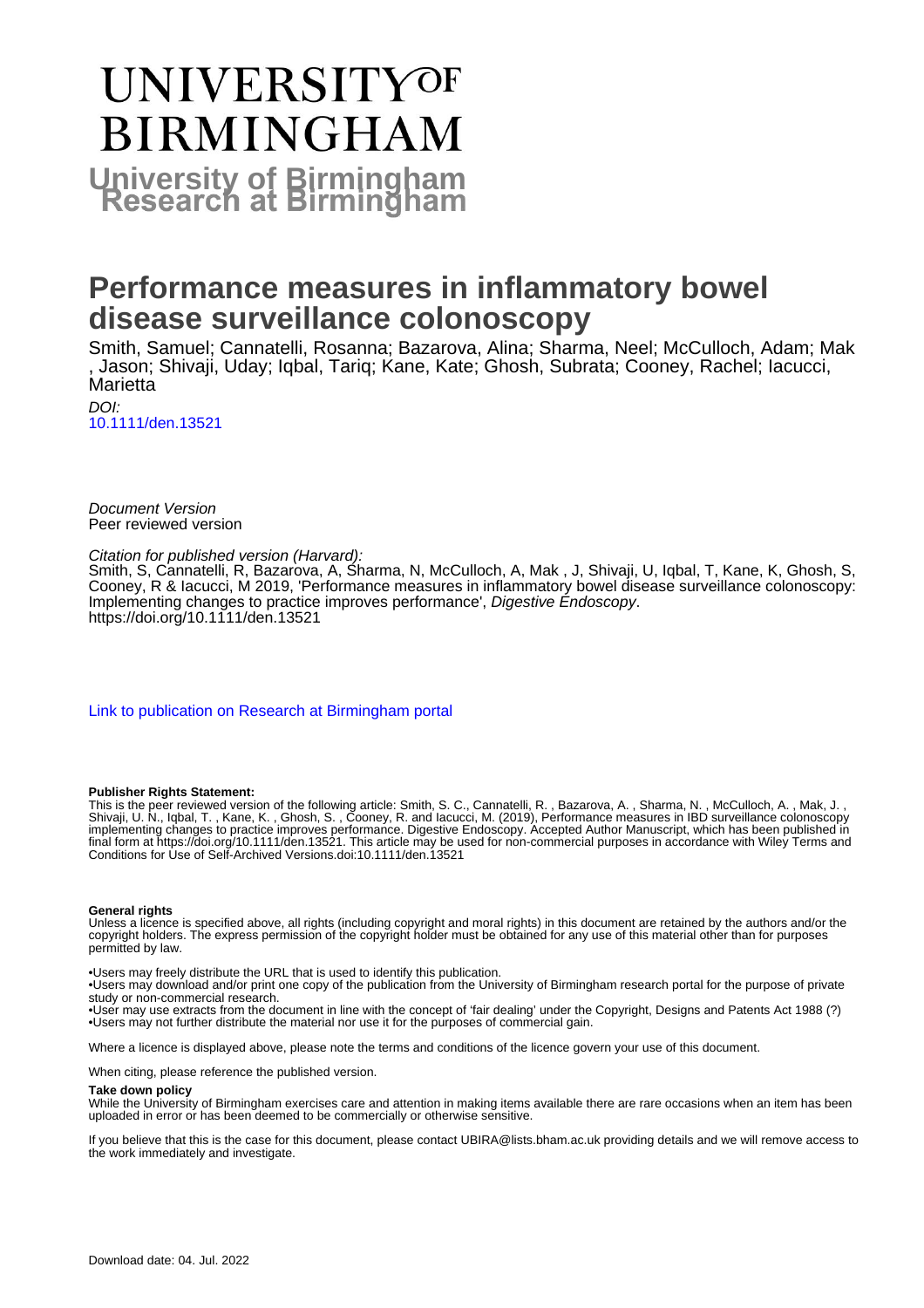# PERFORMANCE MEASURES IN IBD SURVEILLANCE COLONOSCOPY- IMPLEMENTING CHANGES TO PRACTICE IMPROVES PERFORMANCE

Samuel CL Smith<sup>1\*</sup>, Rosanna Cannatelli<sup>1\*</sup>, Alina Bazarova<sup>1</sup>, Neel Sharma<sup>2</sup>, Adam McCulloch<sup>2</sup>, Jason Mak<sup>2</sup>, Uday N Shivaji<sup>1,3</sup>, Tariq Iqbal<sup>2</sup>, Kate Kane<sup>2</sup>, Subrata Ghosh<sup>1,3</sup>, Rachel Cooney<sup>2</sup>, Marietta Iacucci $1,3,4$ 

## Running title: Improving quality in IBD surveillance

- 1. Institute of Translational Medicine and Institute of Immunology and Immunotherapy, University of Birmingham (UK)
- 2. University Hospitals Birmingham NHS Foundation Trust, Queen Elizabeth Hospital Birmingham (UK)
- 3. NIHR Biomedical Research Centre, University of Birmingham and University Hospitals NHS Foundation Trust Birmingham, UK
- 4. University of Calgary, Calgary (Canada)

Samuel Smith and Rosanna Cannatelli contributed equally to this manuscript.

Correspondence:

Marietta Iacucci MD, PhD, FASGE

- Reader/Senior Associate Professor of Gastroenterology
- Institute of Translational Medicine
- University of Birmingham, United Kingdom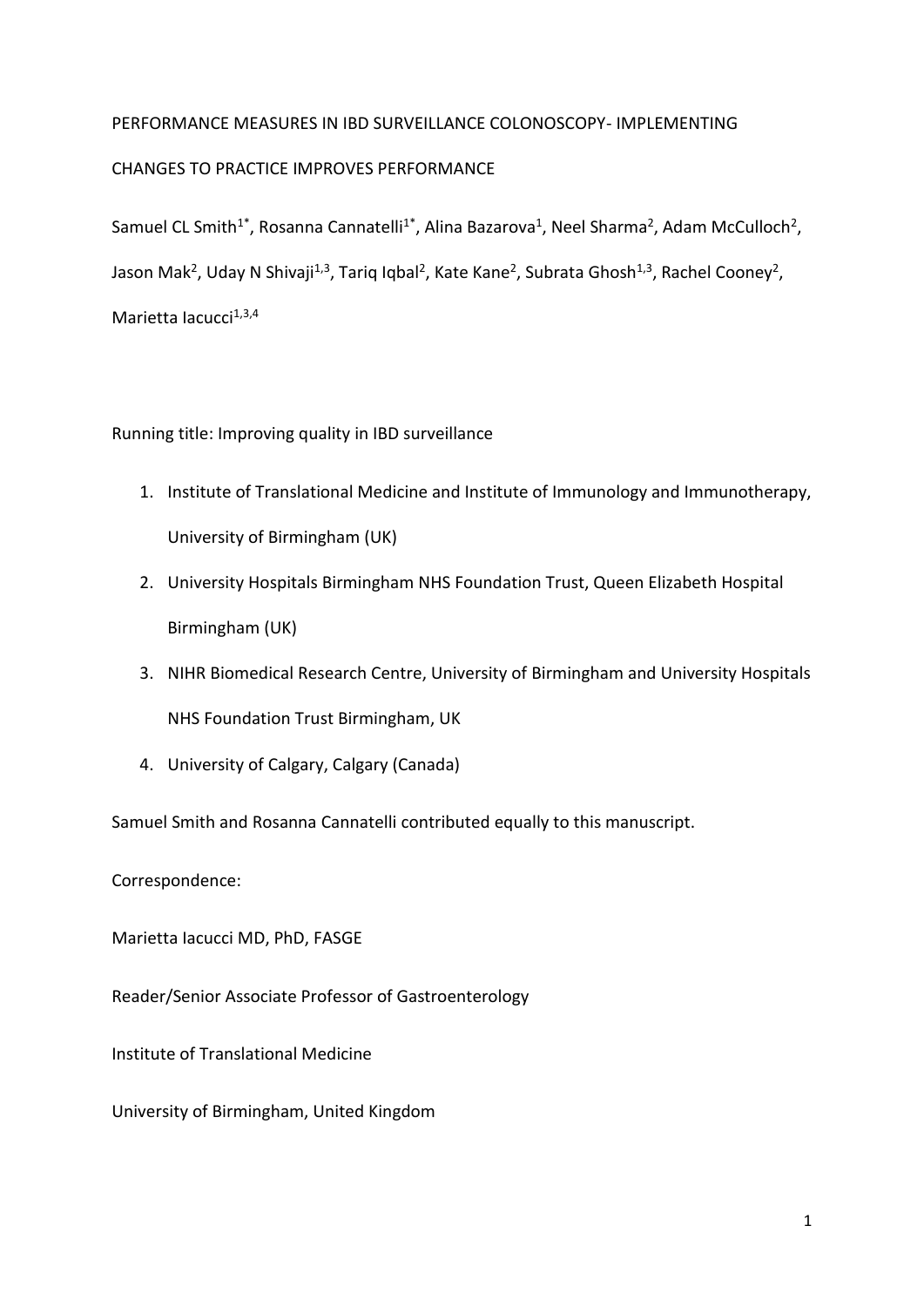Adjunct Clinical Associate Professor of Medicine

University of Calgary, Canada

Institute of Translational Medicine

Heritage Building for Research and Development

University Hospitals Birmingham NHS Foundation Trust

Edgbaston, Birmingham, UK

B15 2TT

Telephone: +44 (0) 121 3718119

Email: m.iacucci@bham.ac.uk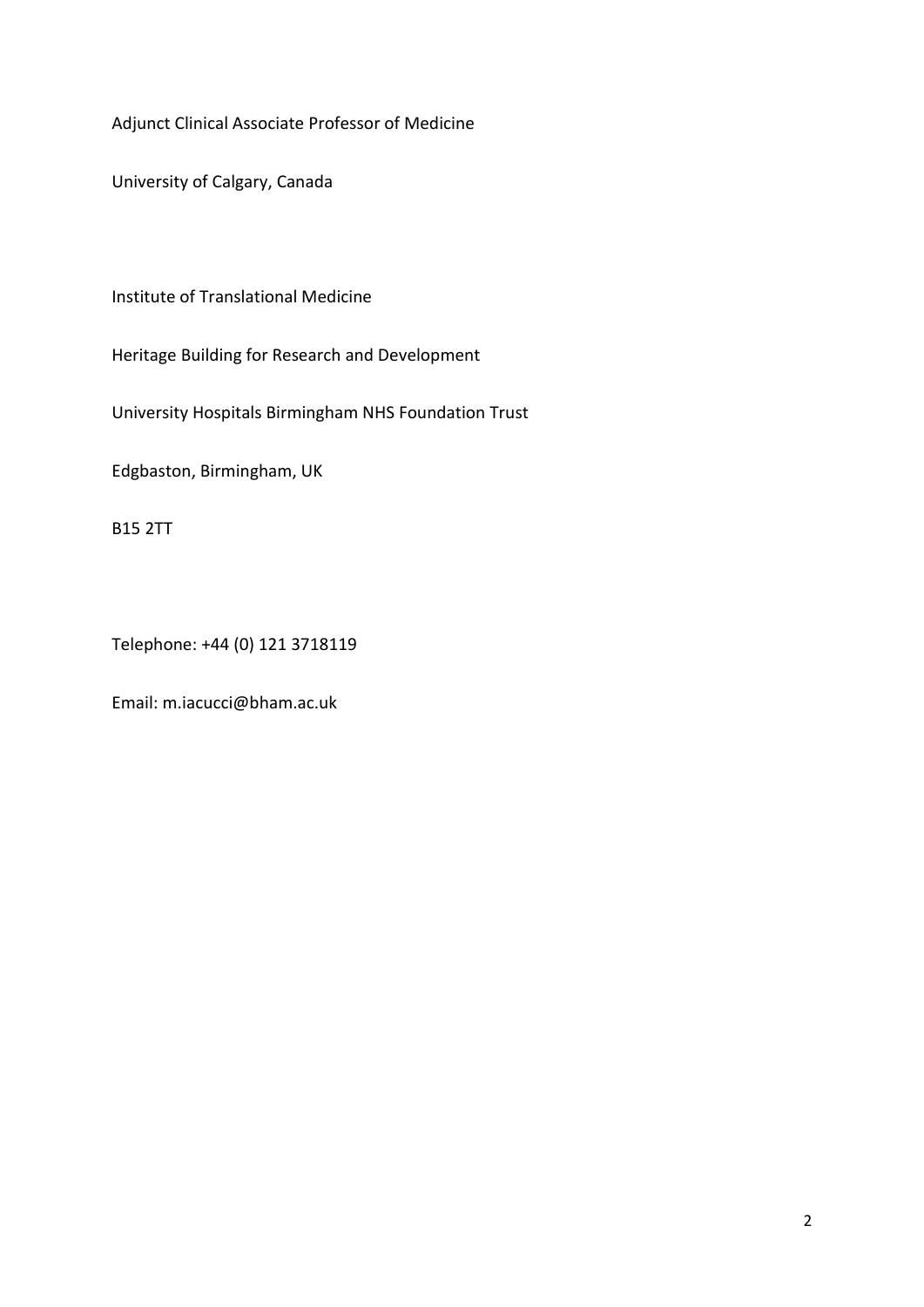Author contribution:

Study conception and design: MI, SG Data acquisition: SS, NS, AM, JM, US Analysis and interpretation of data: SS, RC, MI Drafting of the article: SS, RC Figures and Video: RC, MI, SS Critical revision of manuscript: MI, SG, RC, KK, TI, US, RMC, SS Final approval of the article: MI, RC, SG, RMC

Conflict of interest:

MI and SG are funded by the NIHR Birmingham Biomedical Research Centre at the University Hospitals Birmingham NHS Foundation Trust and the University of Birmingham. The views expressed are those of the author(s) and not necessarily those of the NHS, the NIHR or the Department of Health

None of the other authors have any conflict of interest to declare related to this manuscript.

Abbreviations:

DCE- Dye-based chromoendoscopy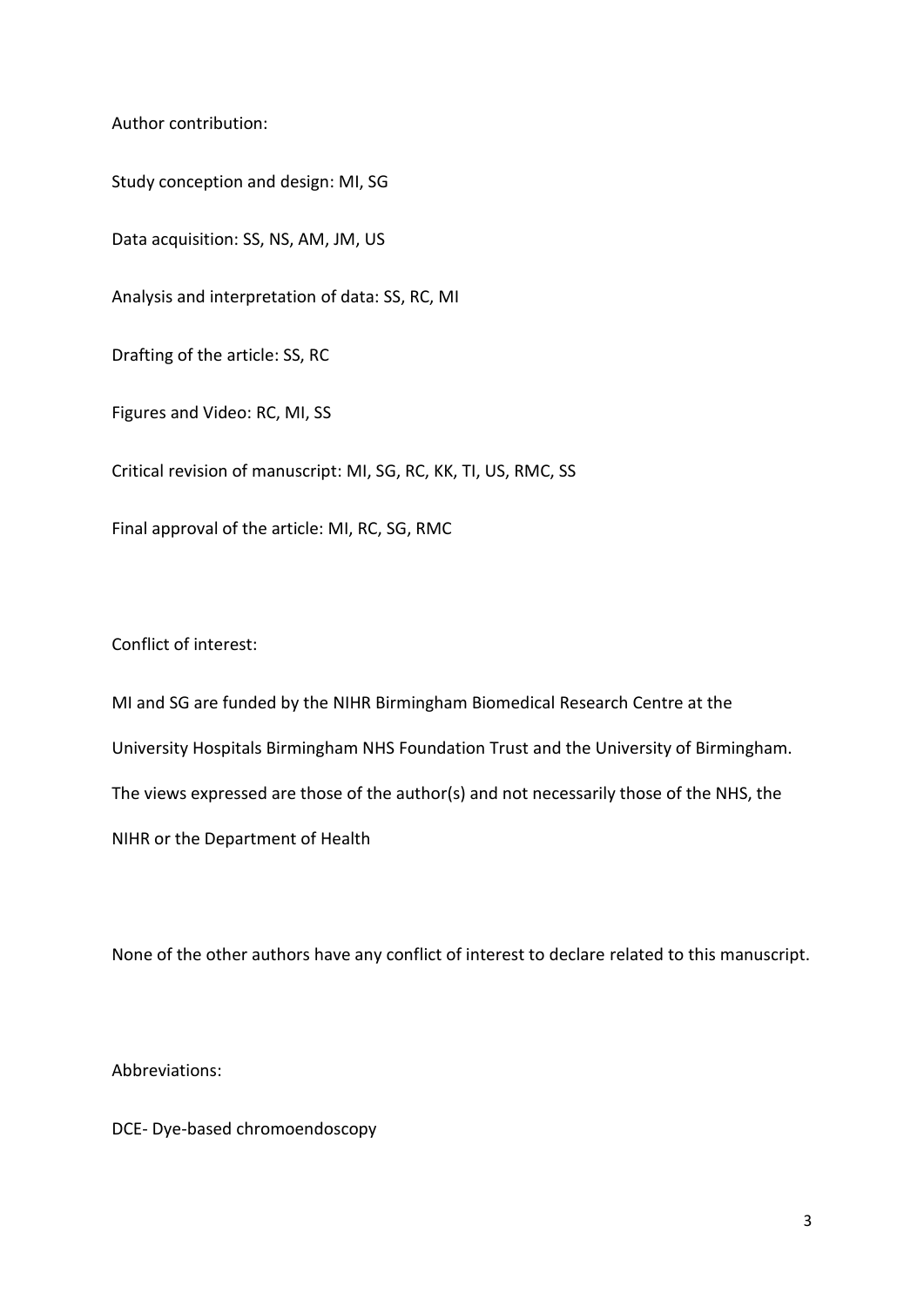IBD- Inflammatory Bowel Disease

CRC- Colorectal cancer

ADR- Adenoma Detection Rate

SCENIC- Surveillance for Colorectal Endoscopic Neoplasia Detection and Management in

Inflammatory Bowel Disease patients: International Consensus Recommendations

ECCO- European Crohn's Colitis Organization

ASGE- American Society of Gastrointestinal Endoscopy

ESGE- European Society of Gastrointestinal Endoscopy

PSC- Primary Sclerosing Cholangitis

SSA/P- Sessile serrated adenoma/polyp

FACILE- Frankfurt Advanced Chromoendoscopic IBD Lesions

NBI- Narrow Band Imaging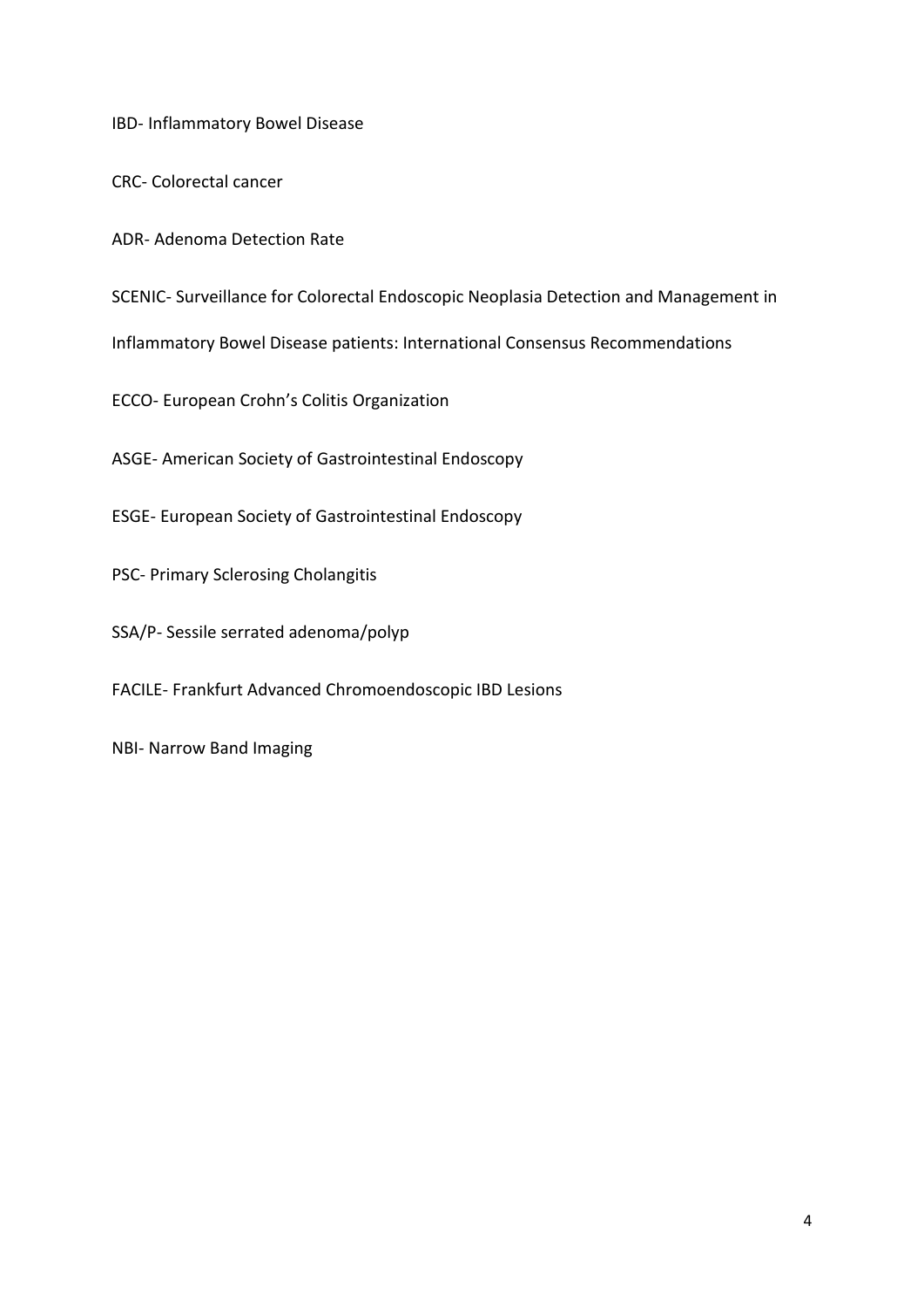Abstract:

Background:

Dye-based chromoendoscopy (DCE) with targeted biopsies is recommended for Inflammatory Bowel Disease (IBD) surveillance. However, DCE has not been widely adopted into clinical practice yet. We aimed to evaluate quality indicators in IBD surveillance following introduction of structured changes in service delivery.

## Methods:

In August 2016 we introduced a number of changes to IBD surveillance practice in our endoscopy unit. These included training using interactive videos/images in a structured module; DCE as standard by using a foot-pedal operated pump jet; allocation of 45-minute procedure slot; targeted biopsies (except high risk patients); scoring of endoscopic disease activity; lesion detection/morphology characterization. All IBD surveillance colonoscopies were allocated to a small team of four DCE trained endoscopists.

We compared quality measures for surveillance procedures performed pre- and post-August 2016. The two groups were compared using Chi-square statistics.

#### Results:

A total of 598 IBD surveillance procedures (277 pre-August 2016 and 321 post-August 2016) were performed and included in the study. Use of DCE increased (54.2% vs. 76.0% p<0.0005) whilst random biopsy surveillance reduced (12.3% vs. 3.1% p<0.0005). The use of Paris classification (26.1% vs. 57.0% p<0.0005) and Kudo pit pattern increased (21.7% vs. 59.0% p<0.0005). There was also an increased lesion detection rate (24.9% vs. 33.1% p<0.05).

#### Discussion: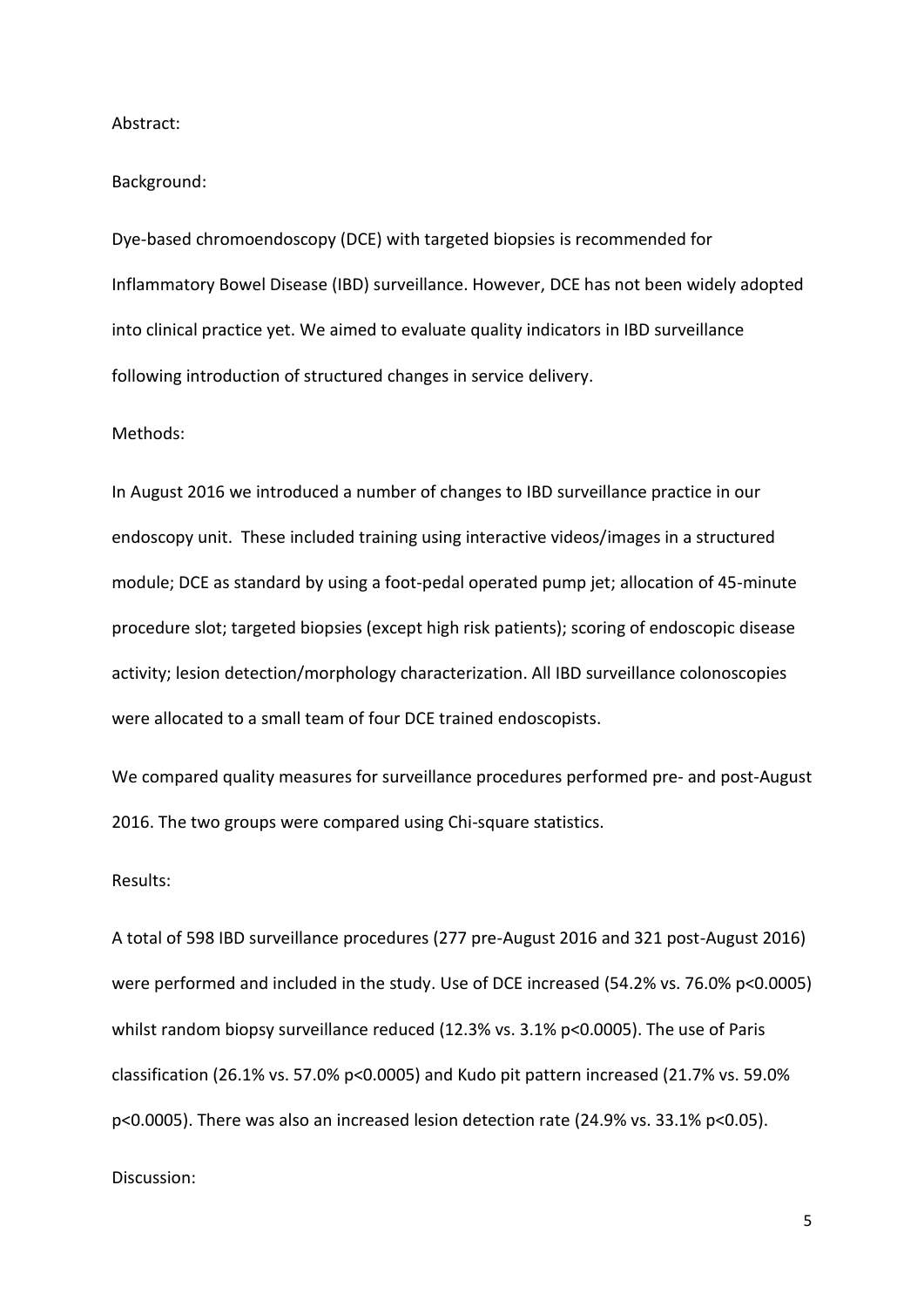Implementation of extensive changes in practice of surveillance colonoscopy resulted in significant improvement in quality indicators within a short period. Training, education and audit may continue to facilitate the adoption of DCE and improve quality of performance further in IBD surveillance.

### Keywords:

Surveillance colonoscopy, Dye Chromoendoscopy, Key performance quality indicators, Colonic lesions detection and characterisation

### Introduction:

Patients with Inflammatory Bowel Disease (IBD) are at an increased risk of colorectal cancer (CRC)  $(1-5)$ . The risk of CRC increases with duration of disease with a 1% risk after 10 years increasing to 14% after 30 years <sup>(6, 7)</sup>. Regular and high quality surveillance colonoscopy every 1-5 years, depending on risk profile and region of practice, is recommended for early detection and treatment of colonic lesions  $(8, 9)$ . In the bowel cancer screening population there are clear quality indicators that need to be met to perform screening colonoscopy; for example Adenoma Detection Rate (ADR), withdrawal time and cecal intubation rate (CIR)<sup>(10)</sup>. SCENIC (Surveillance for Colorectal Endoscopic Neoplasia Detection and Management in Inflammatory Bowel Disease Patients: International Consensus Recommendations) and ECCO (European Crohn's Colitis Organization) have guidance on how to perform IBD surveillance, for example recommending dye-based chromoendoscopy (DCE) but do not set out clear key quality indicators <sup>(9, 11</sup>). This has likely caused variation in practice between individual endoscopists and between endoscopy units-due to a lack of expertise, adequate training, the need for different equipment, which increases the time required and costs <sup>(9)</sup>. The American Society of Gastrointestinal Endoscopy (ASGE) organized an educational event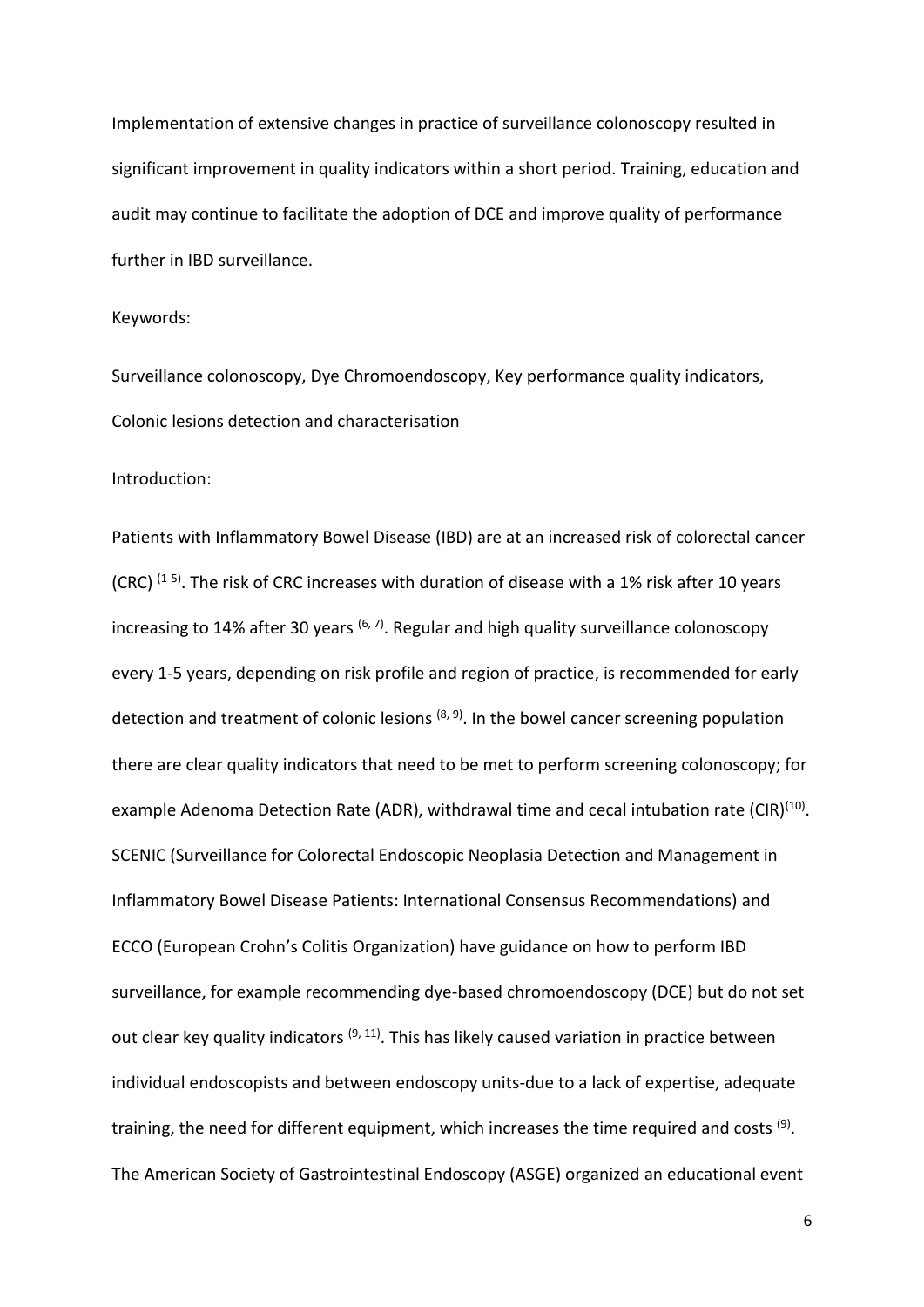to optimize quality in endoscopy in IBD involving specialists in IBD and endoscopy. After this meeting over half of the participants (51.7%) adopted DCE in most surveillance colonoscopies, reinforcing the need for appropriate education  $(12)$ .

Clear guidance on quality indicators is lacking in IBD surveillance and is currently an unmet need. Key quality performance indicators should be introduced and must be auditable, measurable and reflect good practice. They may also have a major impact on lesion detection but also characterization and management. New strategies should be developed introducing new roadmaps for future training and implementation of surveillance colonoscopy in IBD. Some of the elements from the recommendations mentioned above may be used as a preliminary guide to quality performance <sup>(9, 11)</sup>. The aim of this study was to identify performance in these key quality indicators, before and after service changes were made in IBD surveillance colonoscopy.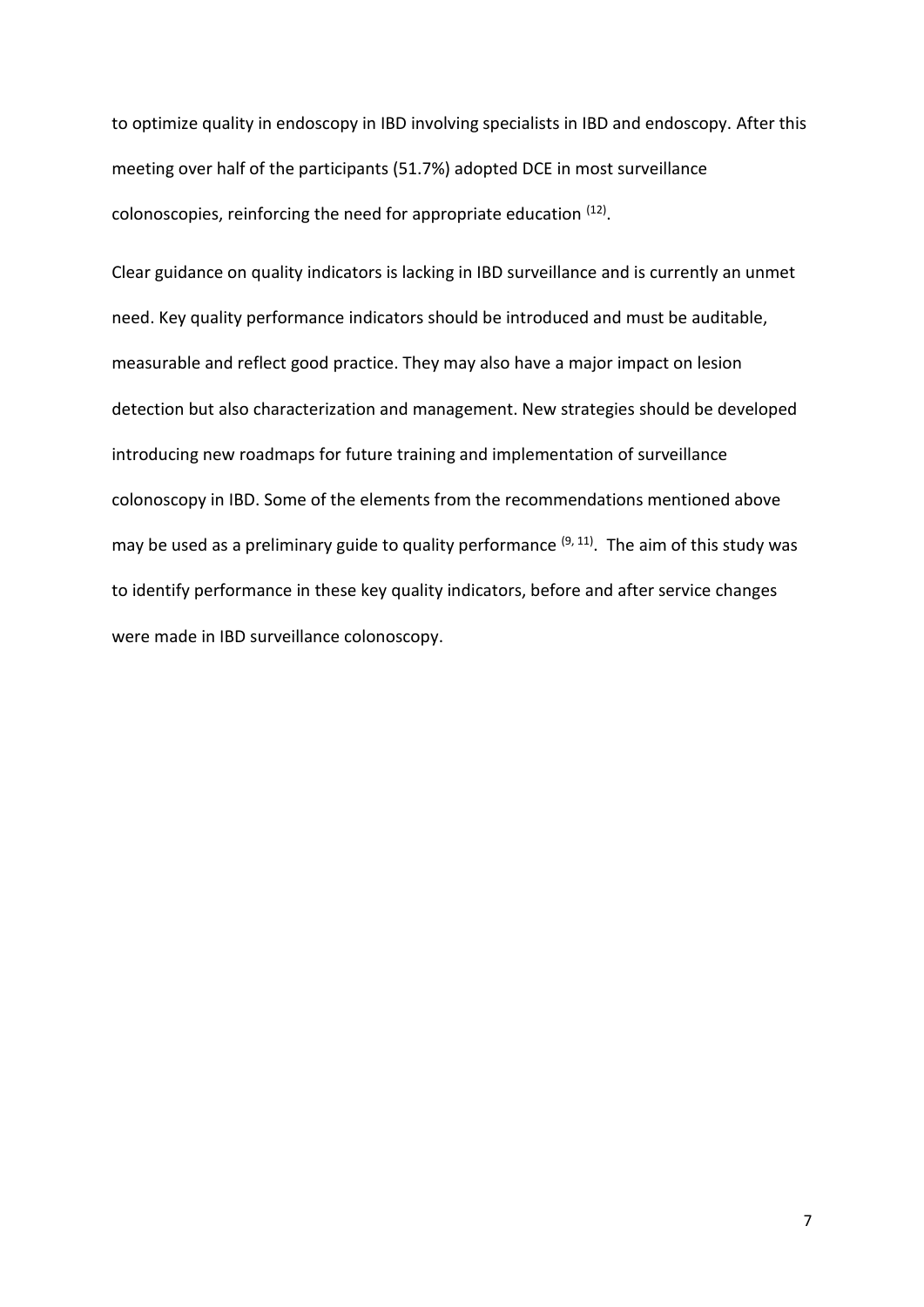Methods:

A retrospective review of all IBD surveillance colonoscopies performed January 2014- October 2018 (58 months) in a tertiary referral unit (University Hospital Birmingham NHS Trust, UK) was completed. The audit was registered at the University Hospital Birmingham, UK (CARMS-14727).

Using the hospitals coding system, a list of patients having an IBD surveillance procedure was obtained from electronic medical records and clinical and endoscopic notes were reviewed. Colonoscopic assessment of disease activity and patients undergoing flexible sigmoidoscopy were excluded. . In the absence of specific IBD surveillance recommendations, we adapted the same quality measure domains as those developed by the European Society of Gastrointestinal Endoscopy (ESGE) including completeness of colonoscopy, lesion detection and management <sup>(13)</sup>. All colonoscopies included in the study were completed using Olympus (Tokyo, Japan) 260/290 series high-definition endoscopes. To improve quality of IBD surveillance changes were implemented to the endoscopy service in August 2016. These included (a) Education in a structured training module; (b) DCE (as panchromoendoscopy) as a standard of practice; (c) introduction of foot pedal operated pump-jets for cleaning and application of dye spray; (d) allocation of 45-minute procedure slot; (e) targeted biopsies (except high risk patients); (f) formal scoring of endoscopic disease activity; (g) detection of lesions (neoplastic lesions: dysplasia, cancer, sessile serrated adenoma/polyp (SSA/P), adenomas and non-neoplastic lesions: pseudopolyps and hyperplastic polyps); (h) characterisation of lesion morphology. In addition to these changes all IBD surveillance colonoscopies were allocated to a small team of DCE trained endoscopists (n=4). Data collected included patient demographics (type of IBD, co-existence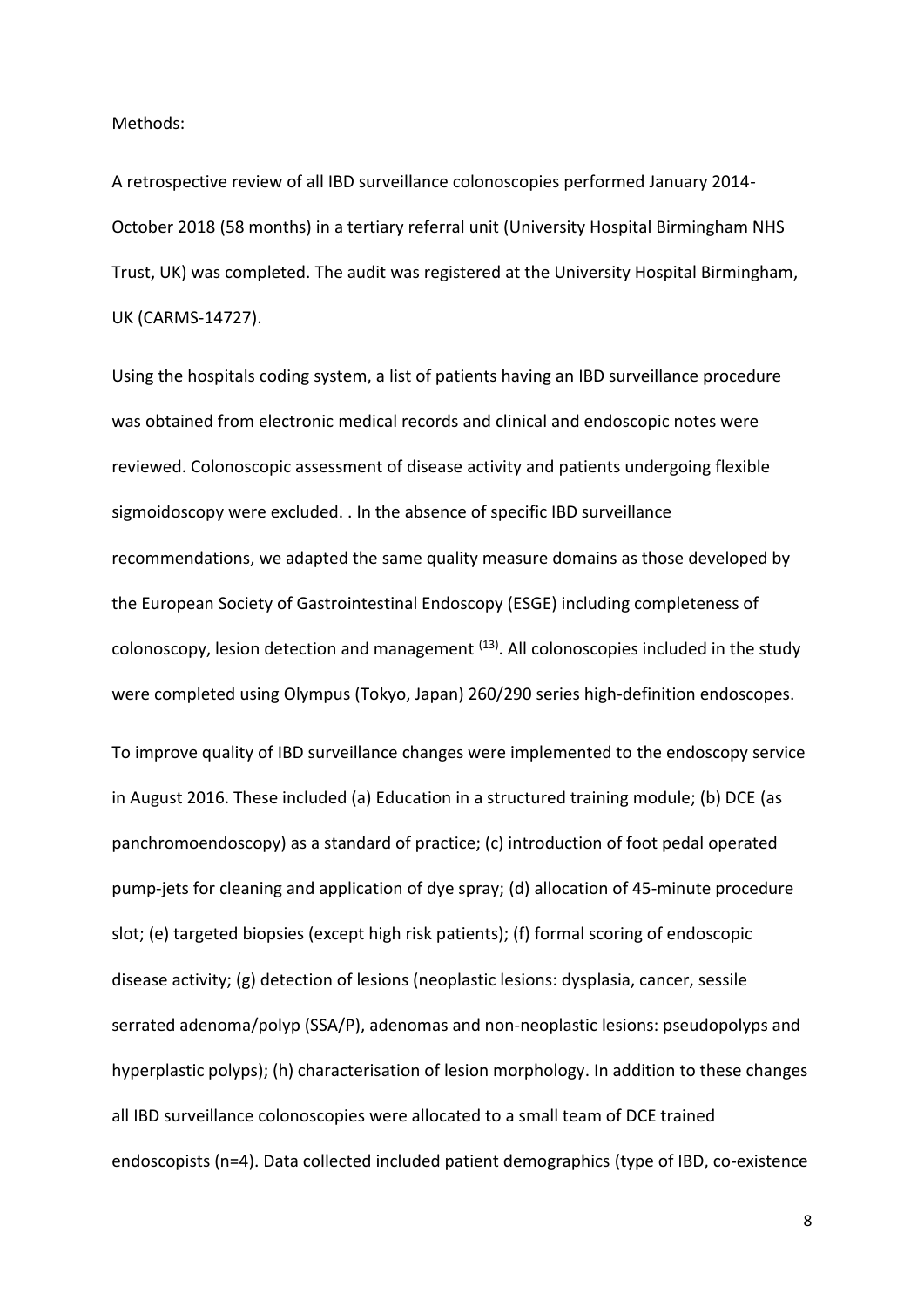of Primary Sclerosing Cholangitis (PSC), duration and distribution of disease), procedural details (endoscopist, caecal intubation, sedation used, bowel preparation quality), type of surveillance used (DCE, standard white light, targeted or random biopsy surveillance), reasons DCE not used, endoscopic activity of disease score-such as Mayo Endoscopic Score<sup>(14)</sup>, Ulcerative Colitis Endoscopic Index of Severity (UCEIS)<sup>(15)</sup> and the Simple Endoscopic Score for Crohn's Disease(SES-CD)<sup>(16)</sup>, and lesion documentation (size, Paris classification<sup>(17)</sup>, Kudo pit pattern<sup>(18)</sup>, borders, presence of ulceration and dysplasia detection). Withdrawal times for procedures were not collected as these were not routinely recorded as a standard during the time of the study.

### Training and education module:

The training module delivered was an interactive Microsoft PowerPoint (Microsoft Inc., Redmond, Washington, USA) (Video). The content of the module included SCENIC recommendations, the Paris modified Kudo pit pattern<sup>(11)</sup>, Hazewinkel criteria for SSA/P<sup>(19)</sup>, and the Frankfurt Advanced Chromoendoscopic IBD Lesions (FACILE) classification <sup>(20)</sup>. Representative interactive still images (50) and videos (10) of IBD-lesions including adenomas, SSA/Ps, cancer and inflammatory polyps were displayed. The training module described the process of performing a high quality IBD surveillance procedure, which is summarised by the roadmap in Figure 1. Training was delivered to the DCE-trained endoscopists.

Outcomes: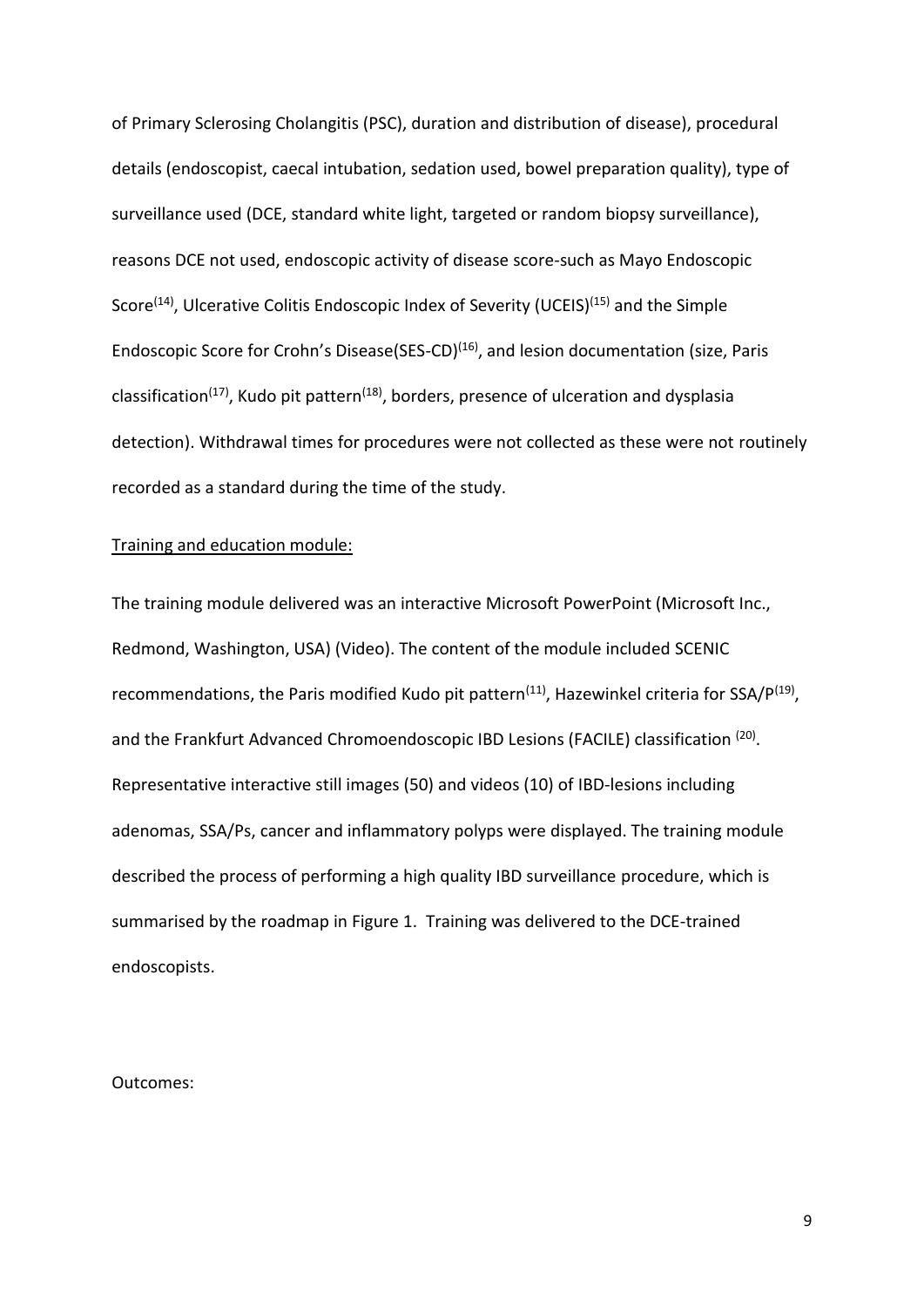The primary outcome was the change in proportion of IBD surveillance colonoscopies using DCE (panchromoendoscopy) . Secondary outcomes included the change in lesion/dysplasia detection rate, random biopsy surveillance, formal endoscopic scoring of inflammatory activity and formal descriptors of lesion morphology documented.

#### Statistical analysis:

Statistical analysis was performed using STATA Version 15.1 (StataCorp, Texas, USA). A p value of <0.05 was considered statistically significant. Quantitative variables were expressed as medians and ranges and/or means ± SDs. Categorical variables were expressed as total number and frequencies. Performance in quality measures before and after changes to local IBD surveillance practice (August 2016) were compared using chi-square analysis for categorical data and Mann-Whitney U test for continuous data.

Results:

### **Demographic characteristics:**

A total of 780 procedures were coded as IBD surveillance between January 2014 and October 2018, with 182 procedures excluded due to being a flexible sigmoidoscopy or assessment of IBD disease activity as the primary indication. There is no statistical difference in patient demographics between the pre-August 2016 and post-August 2016 groups (table 1). There was a high proportion of surveillance colonoscopies performed in PSC patients (39.4% pre-August 2016 vs. 41.7% post-August 2016 p=0.552) which reflects the tertiary referral nature of the unit. There was no significant difference between the two groups in terms of poor bowel preparation using the Boston Bowel Preparation Score  $(2)$   $(21)$  (14.4%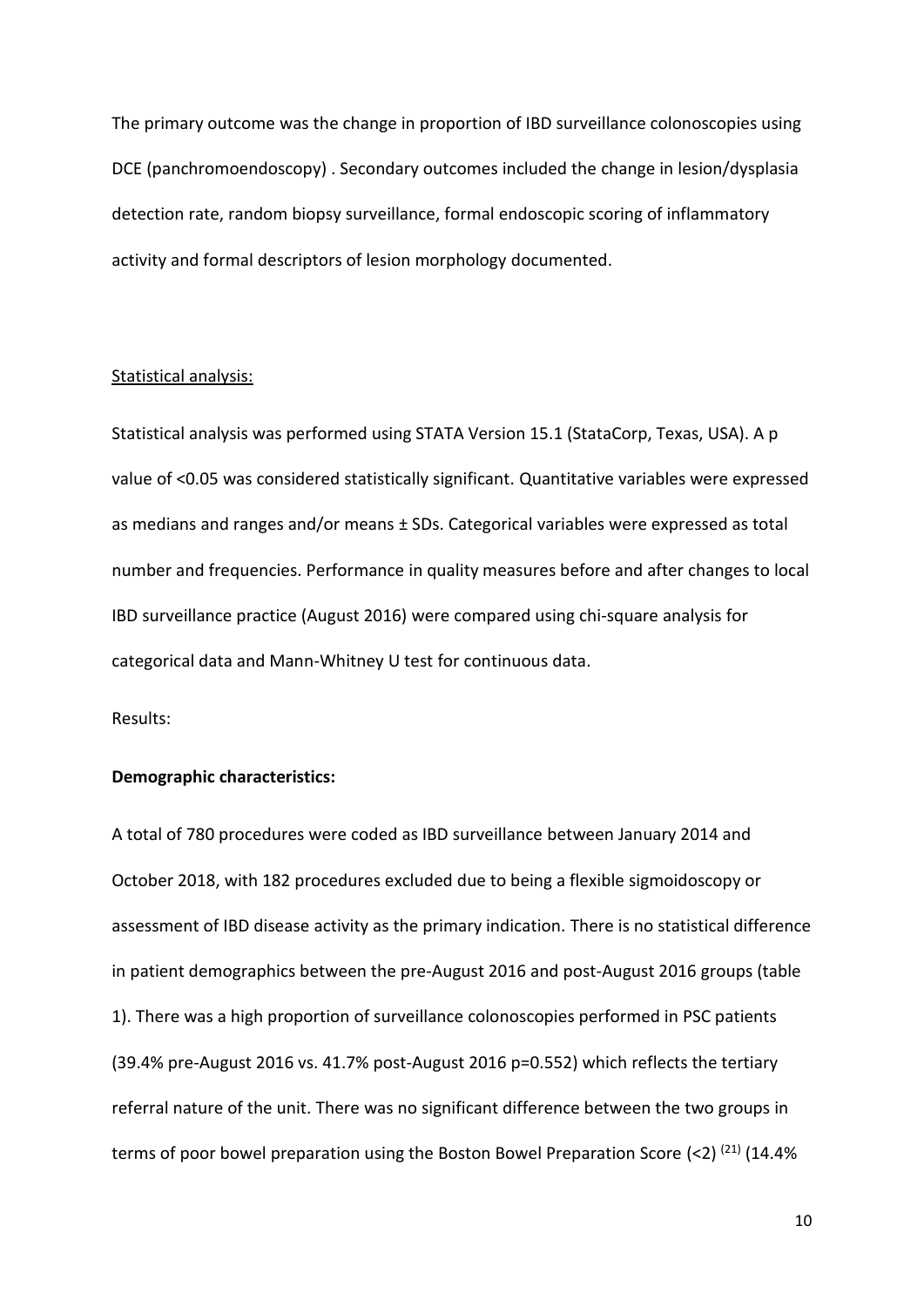vs. 17.4% p=0.32). There was no difference in type of sedation used (conscious sedation 66.8% vs. 67.0% p=0.96) with the remainder using Entonox only. It was standard practice that colonoscopies were completed using CO2 insufflation therefore in this study all procedures were carried out in this manner.

#### **Comparison of key quality indicators before and after changing practice**

Comparisons of performance in key quality indicators during procedure in IBD surveillance between the two groups (pre- vs. post-Aug 2016) are highlighted in Table 2. There are significant differences between the groups (pre-August 2016 vs. all endoscopists post-August 2016/4 and DCE trained endoscopists post-August 2016) with a higher proportion of procedures completed to the terminal ileum (TI) (20.9% vs. 45.8/49.4%, p<0.0005). The primary outcome of the proportion of procedures using DCE increased (54.2% vs. 76.0/78.7% p<0.0005). One of the changes implemented included the use of DCE with Table 3 highlighting the reasons for not using DCE. Insufficient bowel preparation and persistent disease activity were the most common reasons for DCE not being carried out. There was a decrease in procedures not performed with DCE due to bowel preparation from 90.6% to 45.9% (p=0.018) between pre- and post-August 2016, however when combining with procedures not performed due to both disease activity and bowel prep, there was no significant difference in bowel preparation (90.6% vs. 64.9% p=0.199). There was a significant increase in the proportion of procedures performed without DCE due to disease activity between pre-August 2016 and post-August 2016 (6.3% vs. 27.0% p=0.037). The number of colonoscopies that had no formal surveillance technique (DCE/random biopsy collection) nor documented reasons why DCE could not be used was 61 (22.0%) pre-August 2016 and 30 (9.3%) post-August 2016 (p<0.005).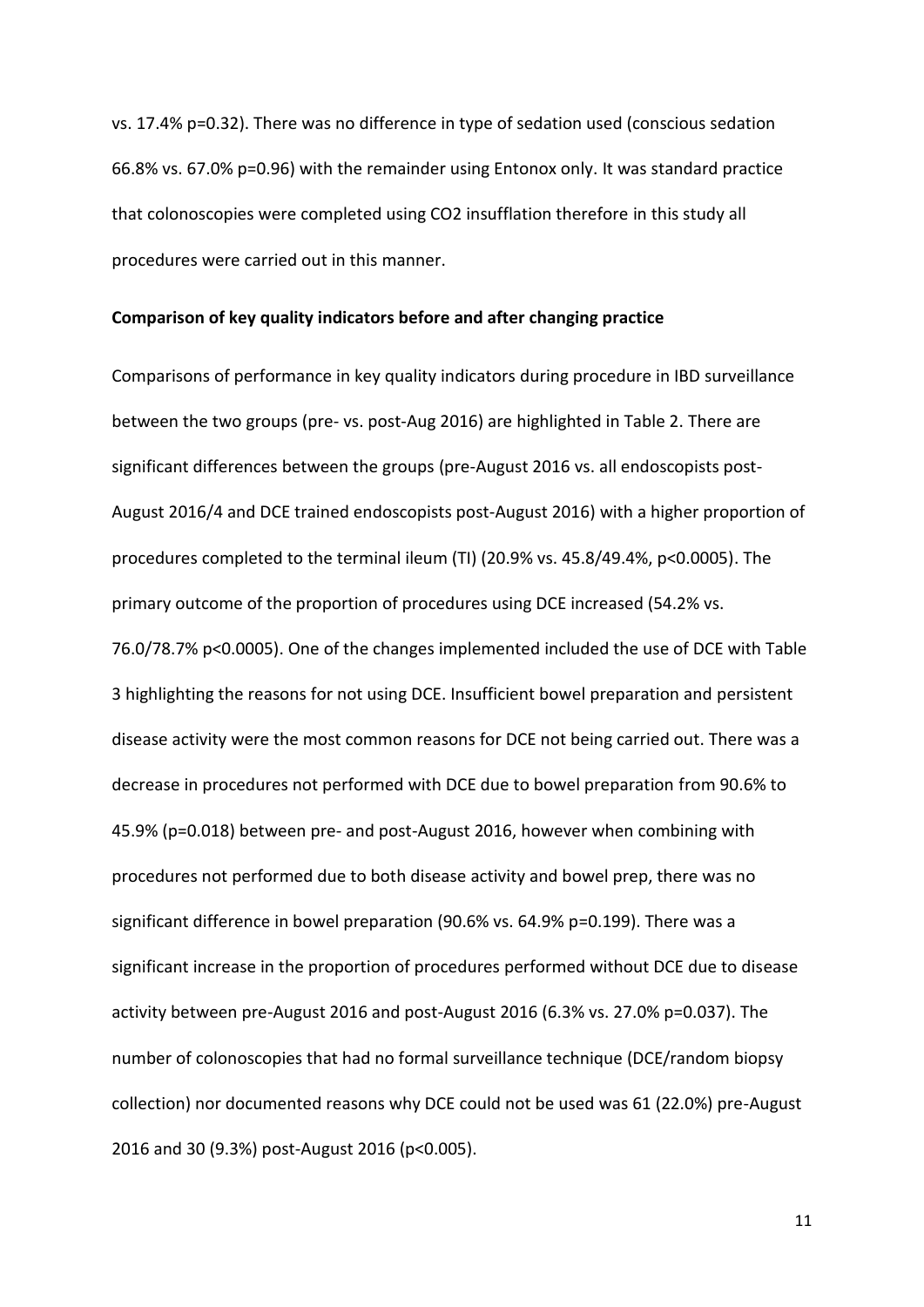Procedures using random biopsy surveillance reduced (12.3% vs. 3.1/2.3% p<0.0005). Formal description of disease activity (2.5% vs. 46.4/49.8% p<0.0005), size of lesion documentation (65.2% vs. 79.0/80.5% p<0.05), use of the Paris classification (26.1% vs. 57.0/62.1% p<0.0005), use of Kudo Pit Pattern (21.7% vs. 59.0/66.7% p<0.0005) and descriptions of lesion borders (0.0% vs. 18.0/20.7% p<0.0005) all improved following the implementation of the changes previously described. Compared with all endoscopists pre-August 2016, the four DCE trained endoscopists had an improved lesion detection rate after training 24.9% vs. 33.1% p<0.05 (Table 2). Although there was an increase in the lesion detection rate, there was not a statistically significant increase in dysplasia detection rate between pre-August 2016 and post-August 2016 (table 2). Of the 20 dysplastic lesions detected in the pre-August 2016 group, 15 were located within a colitic area (75%) whereas 21 of the 32 dysplastic lesions detected in the post-August 2016 group were located within a colitic area (75% vs. 66% p=0.563). The breakdown of lesions detected is shown in Table 4. Overall, 3 patients were diagnosed with adenocarcinoma in the present study. All were diagnosed after August 2016 and 2 had a previous colonoscopy <3 years prior to the cancer diagnosis (one-no data on previous colonoscopy). This gives an interval colorectal cancer

rate of 0.7% in the pre-August 2016 cohort, however as we included colonoscopies performed until October 2018 we are unable to report the interval cancer rate in the post-August 2016 cohort.

**Quality measures performance of non-experienced vs. DCE trained endoscopists post-August 2016**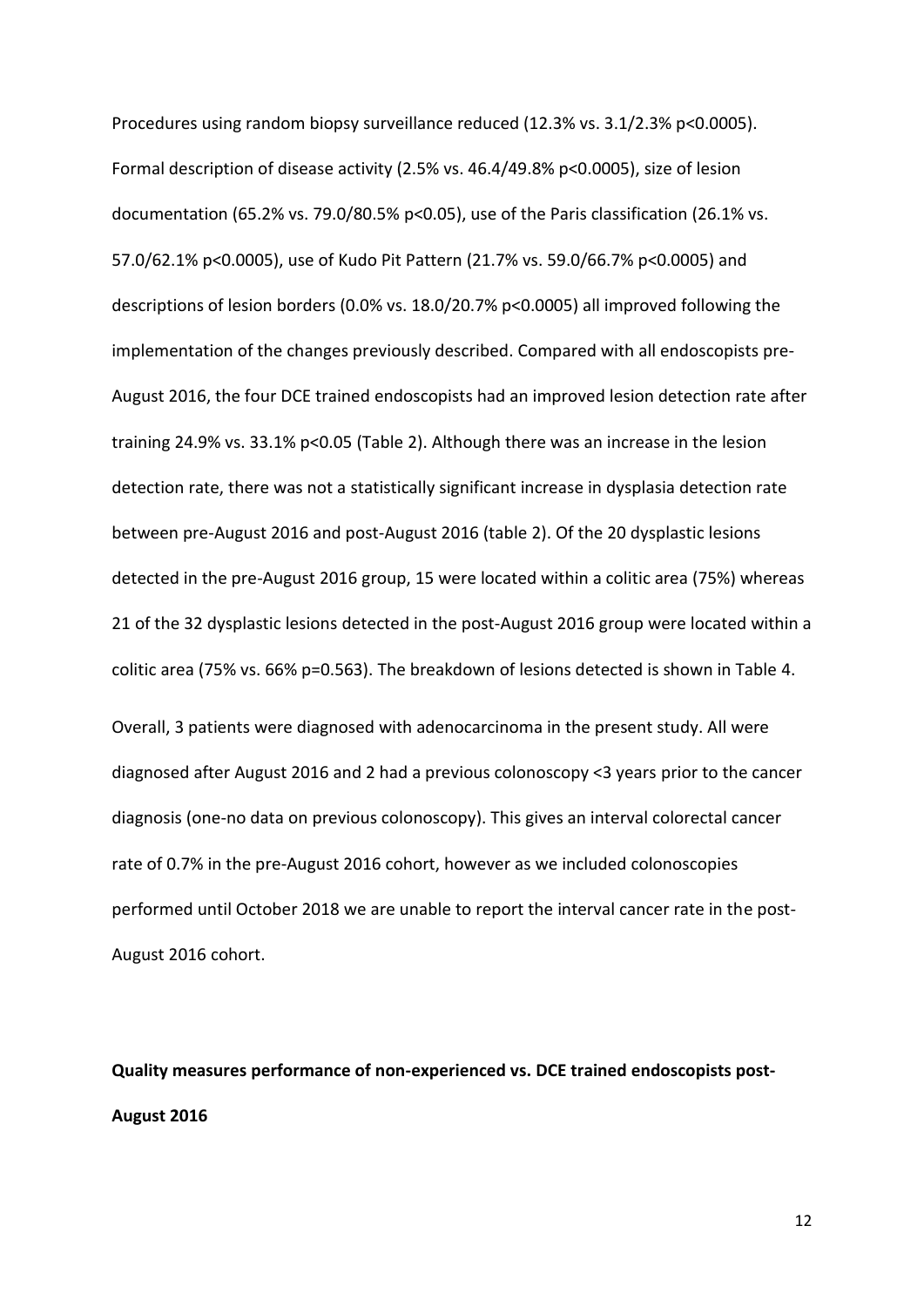The performances of all endoscopists versus the four DCE trained endoscopists post-August 2016 are shown in Table 5. Improvements in the use of DCE (63.8% vs. 78.7% p<0.05), formal description of endoscopic activity (29.3% vs. 50.2% p<0.01), use of the Paris classification (23.1% vs. 62.1% p<0.01) and the Kudo Pit Pattern (15.4% vs. 66.5% p<0.01) were seen in the DCE trained group.

#### Discussion:

Surveillance colonoscopy in IBD is crucial for detecting and managing dysplasia/cancer, much like CRC screening programmes in the general population. The additional challenges are the background mucosal abnormalities, such as pseudopolyps and often subtle, flat lesions. Whilst there are guidelines on when and how surveillance should be performed, there is a lack of guidance regarding how to optimise surveillance and which key quality indicators should be considered in IBD patients  $(8, 9, 11)$ . The introduction of quality indicators in the colorectal cancer screening population has led to an improvement in performance <sup>(10)</sup>, and has significantly impacted patients' clinical outcomes and quality of life. Quality measures should also be proposed and identified as a priority for surveillance colonoscopy in IBD, based on SCENIC and ECCO recommendations (9, 11).

DCE is recommended as standard and should be considered as a key quality indicator in line with SCENIC and ECCO recommendations <sup>(9, 11</sup>). However, multiple barriers and practical issues are related with a lack of wide adoption of DCE which may be due to lack of adequate training, increased time and costs <sup>(12)</sup>.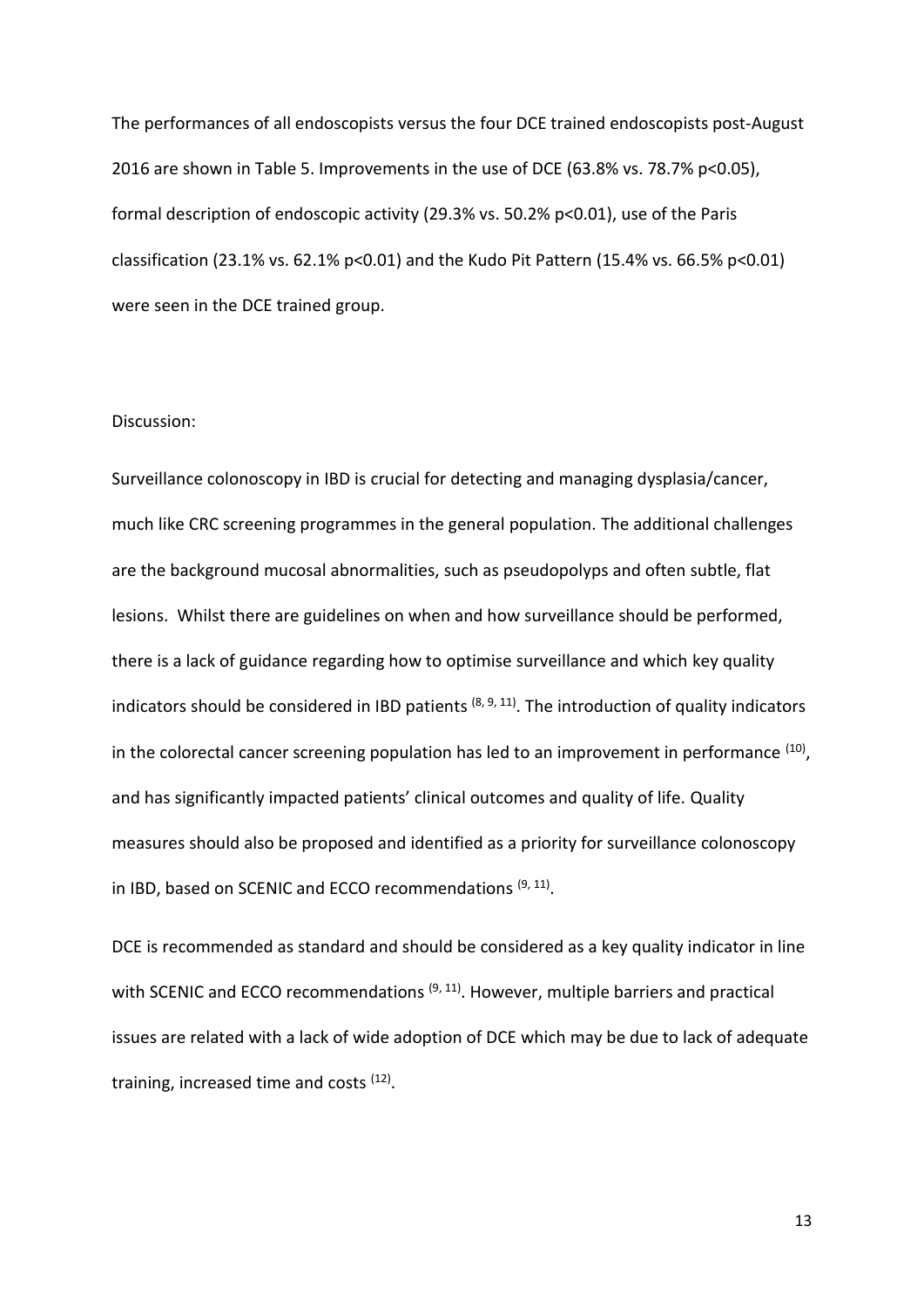We have shown that after focussing on DCE as standard of care with dedicated lists and by restricting IBD surveillance to DCE trained endoscopists, introduction of foot pedal operated pump-jets and appropriate training led to a significant improvement in its use and therefore improved quality of IBD surveillance colonoscopy. Indeed, the proportion of procedures using DCE in our study significantly increased from pre-August 2016 to post-August 2016 in hands of DCE trained endoscopists after this implementation. Random biopsy surveillance reduced in favour of targeted biopsies.

The most common reason for not performing DCE was inadequate bowel preparation and the presence of disease activity, which is consistent with other studies <sup>(22)</sup>. There was overall no difference in the proportion of colonoscopies limited by poor bowel preparation pre- and post- August 2016, however the proportion of procedures not using DCE due to disease activity increased, which likely reflects the increase in DCE-trained endoscopists reporting, whom may feel more confident report colitis activity. Bowel preparation remains one of the main limitations to adopting DCE in >90% of IBD surveillance procedures. Endoscopy units may consider organising bowel preparation for IBD surveillance comparable to Bowel Cancer Screening Programmes to optimise procedural efficiency which will be cost effective and impact patients' quality of life.

Major emphasis should be focused on training, especially on the SCENIC recommendations on how to characterise IBD lesions with the use of Paris classification, Kudo pit pattern, FACILE classification, description of lesion margins and the presence of an ulcerated surface  $(11, 17, 18, 20)$ . At our centre an educational training module in IBD lesions led to a significant improvement in key quality indicators, in particular lesions detected with an increased use of morphology descriptors (table 2). Educational classification systems, such as FACILE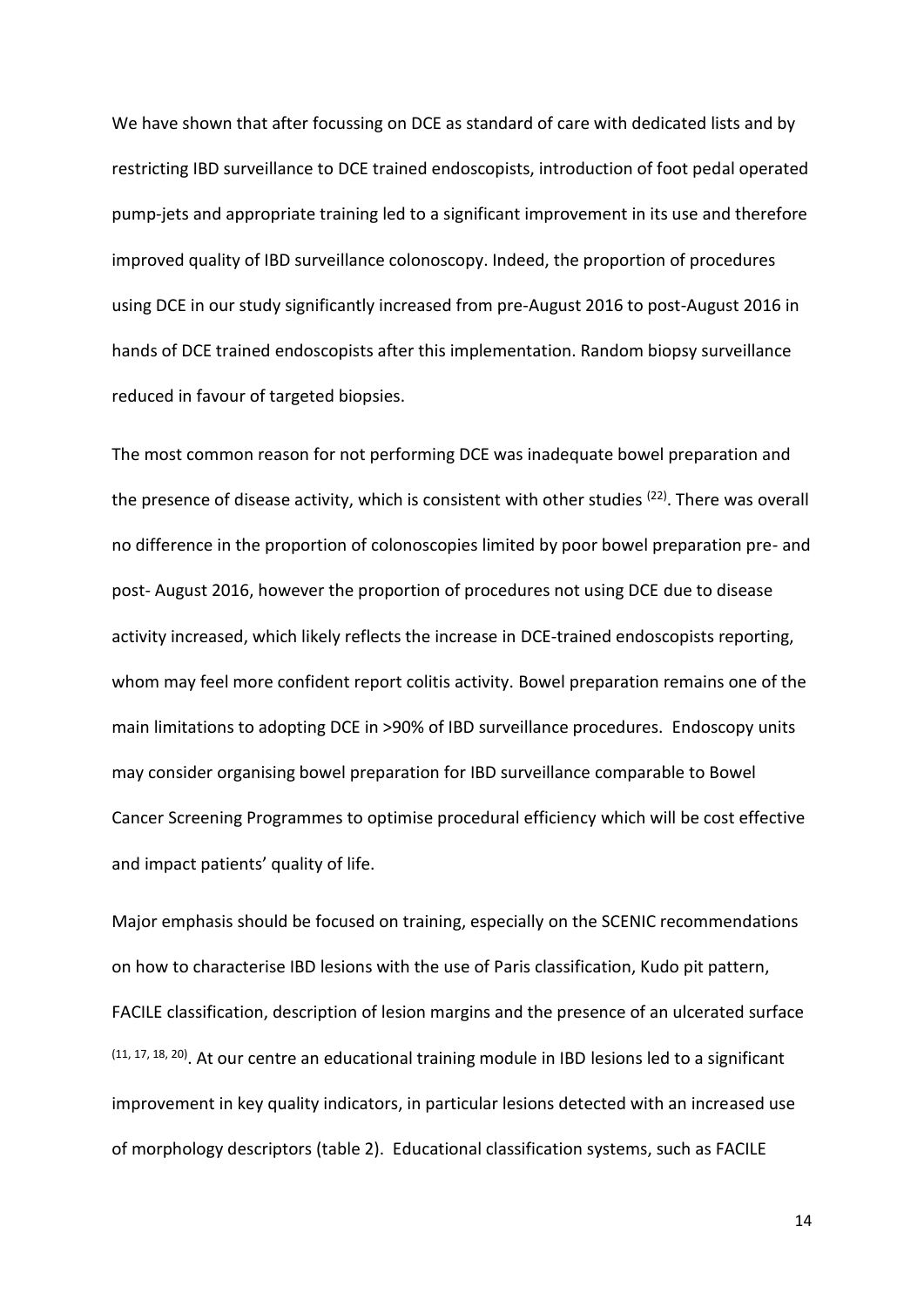(Frankfurt Advanced Chromoendoscopic Ibd Lesions), which has been shown to improve diagnostic performance in all non-expert groups, will improve detection rate and accurate characterisation of IBD lesions<sup>(20)</sup>. Training and education can play a key role in improving the ability to detect, characterise IBD neoplasia and aid endoscopists to decide on the right therapeutic approach  $(23)$ . Moreover, they can also disseminate information and should be considered in endoscopy units to optimize quality of surveillance colonoscopy in IBD patients.

In our study despite the service changes and training provided, there were (9.3%) of procedures did not incorporate a formal surveillance technique nor documented reasons for not using DCE. Despite best efforts and given clinical service demands, some procedures were allocated to endoscopists whom are not formally trained in DCE, which may explain the 9.3% of procedures with sub-optimal surveillance practice. This highlights the need for well-structured strategies to ensure well trained specialists in IBD perform IBD surveillance colonoscopy by using DCE. International organizations should develop a curriculum on how surveillance should be performed and how detected colonic lesions are managed that will result in uniform high quality performance.

Our results are in line with other studies demonstrating the impact of an educational event increasing the use of DCE  $(12)$ . A study conducted at three Mayo Clinic sites involving six endoscopists without any experience in chromoendoscopy had shown that after training with images, the interobserver agreement for determination of polypoid abnormalities in patients with long-standing UC was excellent: k coefficients were 0.91 (95% CI 0.60-0.93) for WLE and 0.86 (95% CI 0.82-0.89) for DCE  $(24)$ .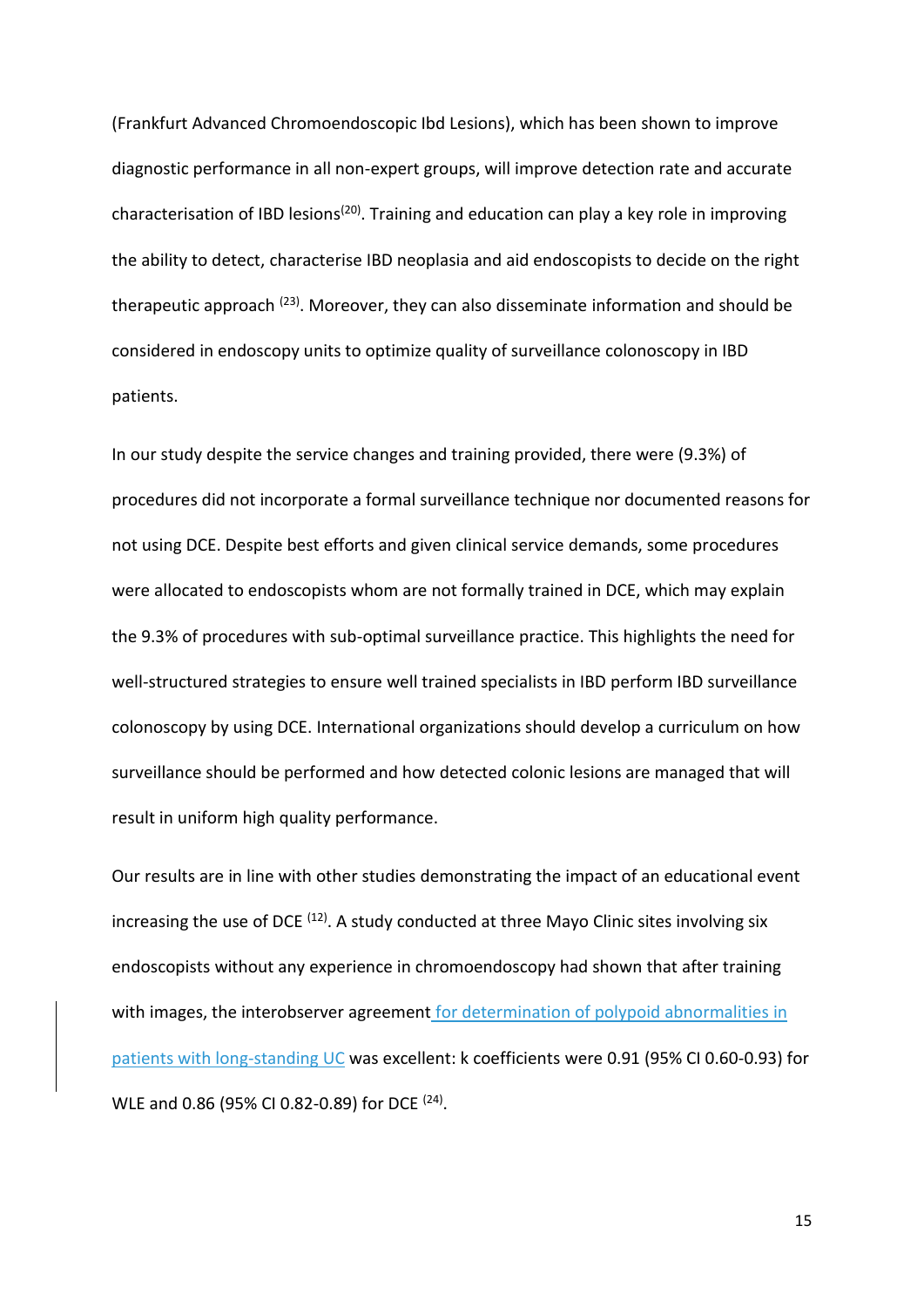There is a significant focus on ADR in the screening population<sup> $(10, 25)$ </sup> and lesion detection should be considered a quality measure in IBD surveillance with defined performance metrics. In our study there was an improvement in lesion detection between the pre- and post-August 2016 groups which may lead to an improved dysplasia detection rate over time.

There are limitations to this study. Firstly, being a single tertiary referral centre may make generalising the results to other units challenging. Secondly, the retrospective nature does bring potential bias, particularly as the audit is reliant on the data entered at the time of the procedure. . In our centre withdrawal times were not routinely documented during the period of the study and are not included in this dataset. The procedures performed in our centre used high-definition endoscopes (Olympus 260/290 series), without the use of magnifying endoscopy. Magnifying endoscopy is a promising modality in the optical diagnosis of IBD lesions  $(26, 27)$ , however we are unable to comment on the role of this technology in IBD surveillance. However, given that magnifying endoscopy is not in widespread use in the West our results are likely to reflect "real-life" practice. The new generation of Olympus (Tokyo, Japan) 290 series endoscopes with near focus allows magnified images and is easier to use which may promote the adoption of magnification in the West. Given the retrospective design, it was not possible to comment on the influence of operator experience. All endoscopists were considered experienced however detailed statistics on lifetime colonoscopy numbers and number of procedures per annum was not possible.

In conclusion we have demonstrated that by implementing specific changes, performance in quality indicators can be improved. It highlights how education, training and dedicated DCE trained endoscopists performing IBD surveillance colonoscopies can significantly change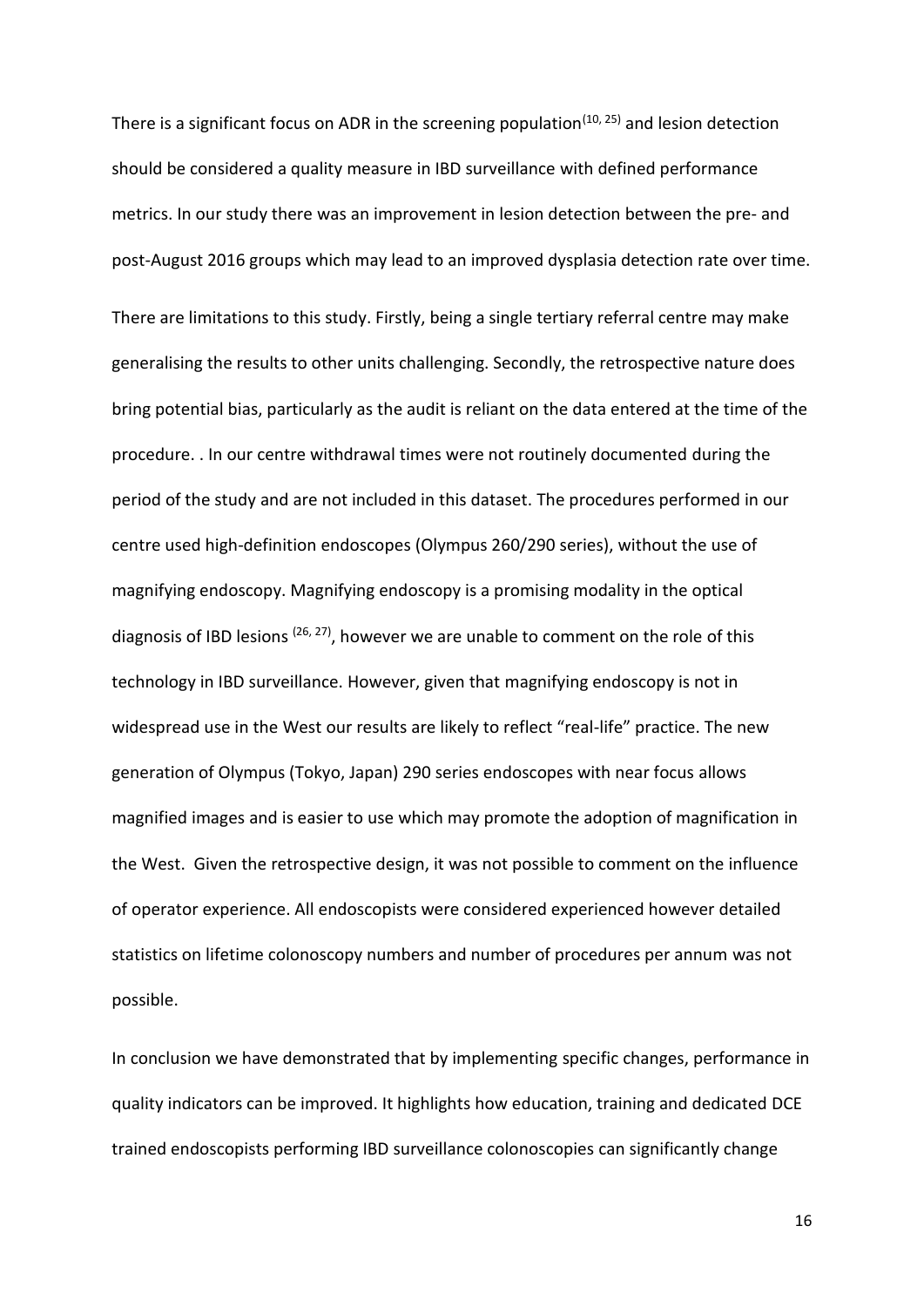practice. Areas to improve are ensuring all procedures are allocated to DCE-trained endoscopists, ensuring bowel preparation is optimum, colitis activity is recorded and is optimised for surveillance, lesion morphology and characterization descriptors as mandatory. These changes need to be implemented at a unit organisation level but also at the individual endoscopist level through effective educational modules. Further audit, training and education may improve adoption of quality indicators. More formal guidance on quality measures in IBD surveillance has been published <sup>(25)</sup>, however international consensus on IBD surveillance measures will also ensure uniform high quality of colonoscopy.

Video. Example of the IBD surveillance-training module.

Figure 1. A roadmap on how to complete a high quality IBD surveillance procedure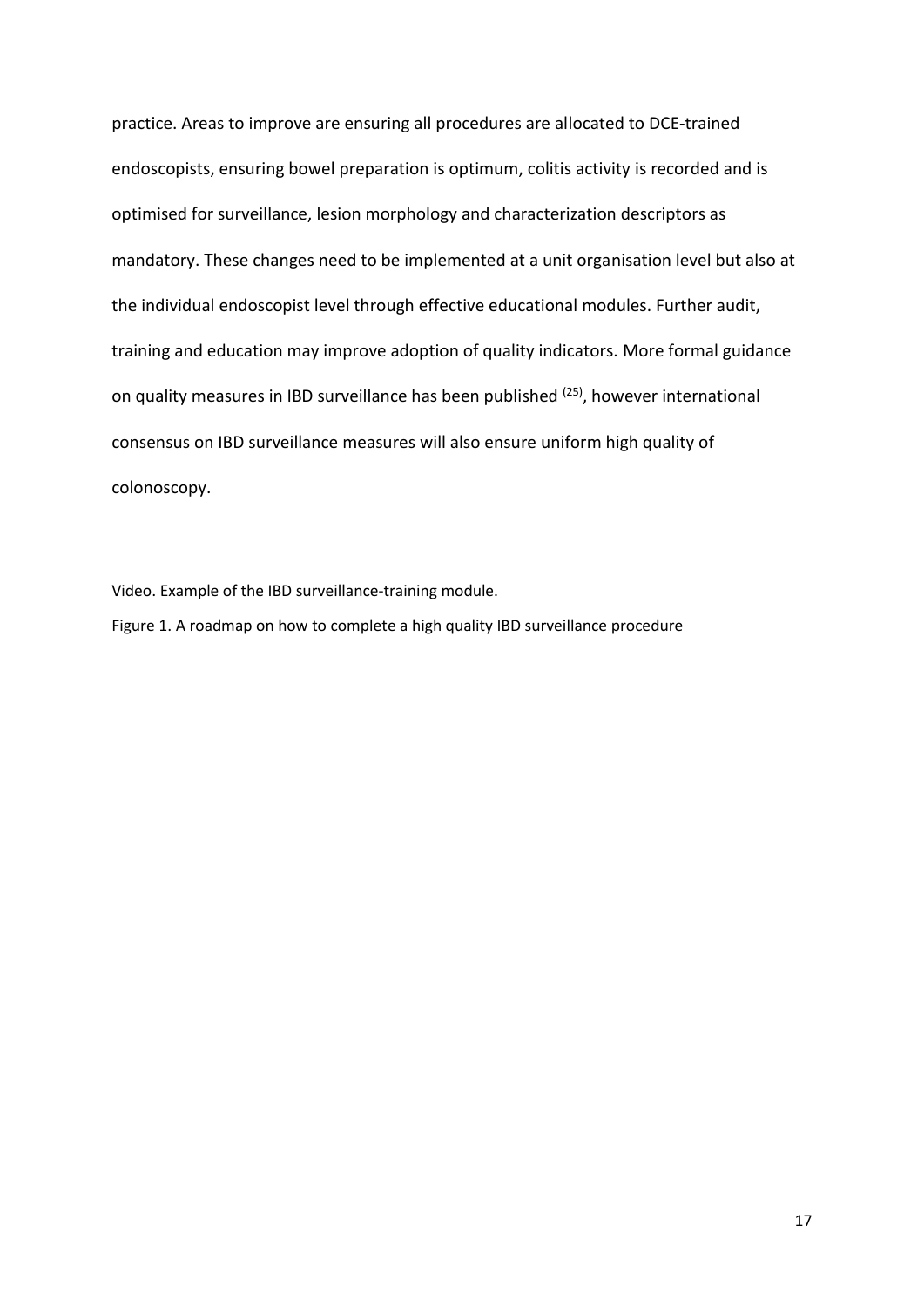References:

1. Ekbom A, Helmick C, Zack M, Adami HO. Ulcerative colitis and colorectal cancer. A populationbased study. N Engl J Med. 1990;323(18):1228-33.

2. Ekbom A, Helmick C, Zack M, Adami HO. Increased risk of large-bowel cancer in Crohn's disease with colonic involvement. Lancet (London, England). 1990;336(8711):357-9.

3. Dyson JK, Rutter MD. Colorectal cancer in inflammatory bowel disease: what is the real magnitude of the risk? World J Gastroenterol. 2012;18(29):3839-48.

4. Bergeron V, Vienne A, Sokol H, Seksik P, Nion-Larmurier I, Ruskone-Fourmestraux A, et al. Risk factors for neoplasia in inflammatory bowel disease patients with pancolitis. Am J Gastroenterol. 2010;105(11):2405-11.

5. Lutgens MW, van Oijen MG, van der Heijden GJ, Vleggaar FP, Siersema PD, Oldenburg B. Declining risk of colorectal cancer in inflammatory bowel disease: an updated meta-analysis of population-based cohort studies. Inflamm Bowel Dis. 2013;19(4):789-99.

6. Herrinton LJ, Liu L, Levin TR, Allison JE, Lewis JD, Velayos F. Incidence and mortality of colorectal adenocarcinoma in persons with inflammatory bowel disease from 1998 to 2010. Gastroenterology. 2012;143(2):382-9.

7. Rutter MD, Saunders BP, Wilkinson KH, Rumbles S, Schofield G, Kamm MA, et al. Thirty-year analysis of a colonoscopic surveillance program for neoplasia in ulcerative colitis. Gastroenterology. 2006;130(4):1030-8.

8. Cairns SR, Scholefield JH, Steele RJ<del>, Dunlop MG, Thomas HJ, Evans GD,</del> et al. Guidelines for colorectal cancer screening and surveillance in moderate and high risk groups (update from 2002). Gut. 2010;59(5):666-89.

9. Magro F, Gionchetti P, Eliakim R<del>, Ardizzone S, Armuzzi A, Barreiro-de Acosta M, e</del>t al. Third European Evidence-based Consensus on Diagnosis and Management of Ulcerative Colitis. Part 1: Definitions, Diagnosis, Extra-intestinal Manifestations, Pregnancy, Cancer Surveillance, Surgery, and Ileo-anal Pouch Disorders. J Crohns Colitis. 2017;11(6):649-70.

10. Lee TJ, Rutter MD, Blanks RG<del>, Moss SM, Goddard AF, Chilton A, e</del>t al. Colonoscopy quality measures: experience from the NHS Bowel Cancer Screening Programme. Gut. 2012;61(7):1050-7.

11. Laine L, Kaltenbach T, Barkun A, McQuaid KR, Subramanian V, Soetikno R, et al. SCENIC international consensus statement on surveillance and management of dysplasia in inflammatory bowel disease. Gastrointest Endosc. 2015;81(3):489-501 e26.

12. Kaltenbach TR, Soetikno RM, DeVivo R<del>, Laine LA, Barkun A, McQuaid KR, e</del>t al. Optimizing the quality of endoscopy in inflammatory bowel disease: focus on surveillance and management of colorectal dysplasia using interactive image- and video-based teaching. Gastrointest Endosc. 2017;86(6):1107-17 e1.

13. Rembacken B, Hassan C, Riemann JF<del>, Chilton A, Rutter M, Dumonceau JM, e</del>t al. Quality in screening colonoscopy: position statement of the European Society of Gastrointestinal Endoscopy (ESGE). Endoscopy. 2012;44(10):957-68.

14. Schroeder KW, Tremaine WJ, Ilstrup DM. Coated oral 5-aminosalicylic acid therapy for mildly to moderately active ulcerative colitis. A randomized study. N Engl J Med. 1987;317(26):1625-9.

15. Travis SP, Schnell D, Krzeski P<sub>r</sub> Abreu MT, Altman DG, Colombel JF, et al. Developing an instrument to assess the endoscopic severity of ulcerative colitis: the Ulcerative Colitis Endoscopic Index of Severity (UCEIS). Gut. 2012;61(4):535-42.

16. Daperno M, D'Haens G, Van Assche G<del>, Baert F, Bulois P, Maunoury V,</del> et al. Development and validation of a new, simplified endoscopic activity score for Crohn's disease: the SES-CD. Gastrointest Endosc. 2004;60(4):505-12.

17. Endoscopic Classification Review G. Update on the paris classification of superficial neoplastic lesions in the digestive tract. Endoscopy. 2005;37(6):570-8.

18. Kudo S, Hirota S, Nakajima T<del>, Hosobe S, Kusaka H, Kobayashi T, e</del>t al. Colorectal tumours and pit pattern. J Clin Pathol. 1994;47(10):880-5.